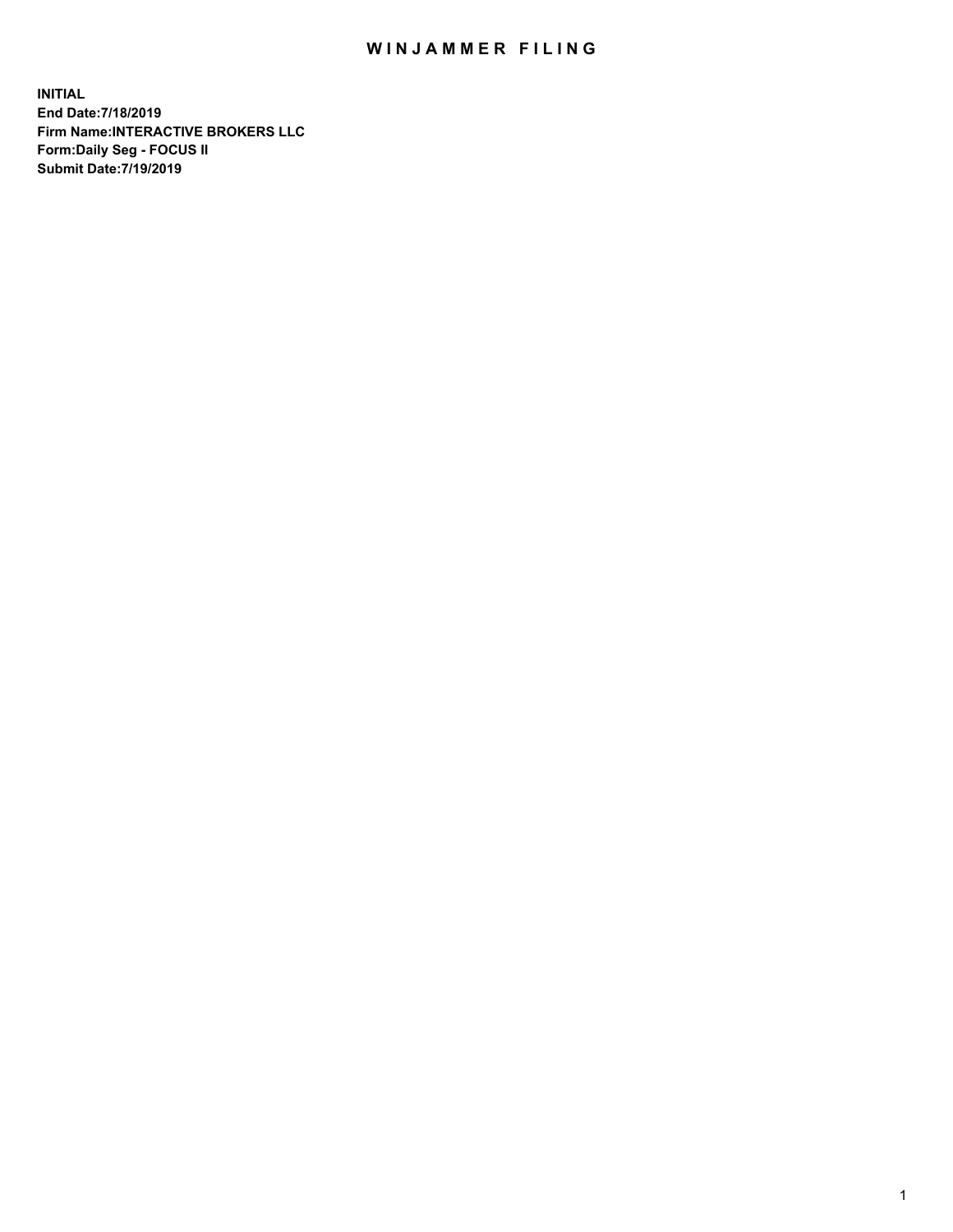**INITIAL End Date:7/18/2019 Firm Name:INTERACTIVE BROKERS LLC Form:Daily Seg - FOCUS II Submit Date:7/19/2019 Daily Segregation - Cover Page**

| Name of Company                                                                                                                                                                                                                                                                                                                | <b>INTERACTIVE BROKERS LLC</b>                                                                  |
|--------------------------------------------------------------------------------------------------------------------------------------------------------------------------------------------------------------------------------------------------------------------------------------------------------------------------------|-------------------------------------------------------------------------------------------------|
| <b>Contact Name</b>                                                                                                                                                                                                                                                                                                            | James Menicucci                                                                                 |
| <b>Contact Phone Number</b>                                                                                                                                                                                                                                                                                                    | 203-618-8085                                                                                    |
| <b>Contact Email Address</b>                                                                                                                                                                                                                                                                                                   | jmenicucci@interactivebrokers.c<br>om                                                           |
| FCM's Customer Segregated Funds Residual Interest Target (choose one):<br>a. Minimum dollar amount: ; or<br>b. Minimum percentage of customer segregated funds required:% ; or<br>c. Dollar amount range between: and; or<br>d. Percentage range of customer segregated funds required between:% and%.                         | $\overline{\mathbf{0}}$<br>$\overline{\mathbf{0}}$<br>155,000,000 245,000,000<br>0 <sub>0</sub> |
| FCM's Customer Secured Amount Funds Residual Interest Target (choose one):<br>a. Minimum dollar amount: ; or<br>b. Minimum percentage of customer secured funds required:% ; or<br>c. Dollar amount range between: and; or<br>d. Percentage range of customer secured funds required between:% and%.                           | $\overline{\mathbf{0}}$<br>0<br>80,000,000 120,000,000<br>0 <sub>0</sub>                        |
| FCM's Cleared Swaps Customer Collateral Residual Interest Target (choose one):<br>a. Minimum dollar amount: ; or<br>b. Minimum percentage of cleared swaps customer collateral required:% ; or<br>c. Dollar amount range between: and; or<br>d. Percentage range of cleared swaps customer collateral required between:% and%. | $\overline{\mathbf{0}}$<br><u>0</u><br>$\underline{0}$ $\underline{0}$<br>00                    |

Attach supporting documents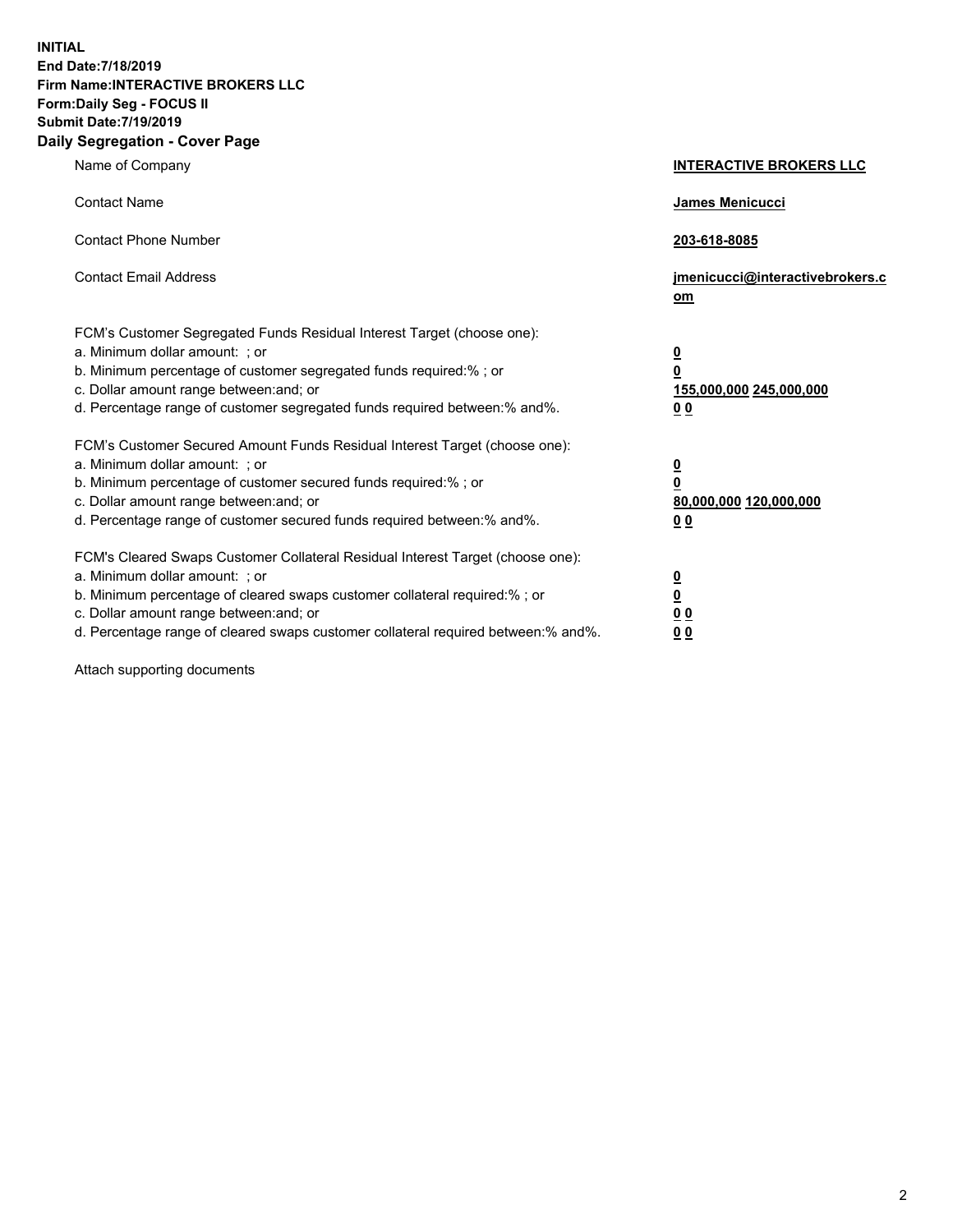## **INITIAL End Date:7/18/2019 Firm Name:INTERACTIVE BROKERS LLC Form:Daily Seg - FOCUS II Submit Date:7/19/2019 Daily Segregation - Secured Amounts**

|     | Daily Segregation - Secured Aniounts                                                        |                                                |
|-----|---------------------------------------------------------------------------------------------|------------------------------------------------|
|     | Foreign Futures and Foreign Options Secured Amounts                                         |                                                |
|     | Amount required to be set aside pursuant to law, rule or regulation of a foreign            | $0$ [7305]                                     |
|     | government or a rule of a self-regulatory organization authorized thereunder                |                                                |
| 1.  | Net ledger balance - Foreign Futures and Foreign Option Trading - All Customers             |                                                |
|     | A. Cash                                                                                     | 473,350,462 [7315]                             |
|     | B. Securities (at market)                                                                   | $0$ [7317]                                     |
| 2.  | Net unrealized profit (loss) in open futures contracts traded on a foreign board of trade   | 23,576,375 [7325]                              |
| 3.  | Exchange traded options                                                                     |                                                |
|     | a. Market value of open option contracts purchased on a foreign board of trade              | 98,968 [7335]                                  |
|     | b. Market value of open contracts granted (sold) on a foreign board of trade                | -26,267 [7337]                                 |
| 4.  | Net equity (deficit) (add lines 1.2. and 3.)                                                | 496,999,538 [7345]                             |
| 5.  | Account liquidating to a deficit and account with a debit balances - gross amount           | 17,603 [7351]                                  |
|     | Less: amount offset by customer owned securities                                            | 0 [7352] 17,603 [7354]                         |
| 6.  | Amount required to be set aside as the secured amount - Net Liquidating Equity              | 497,017,141 [7355]                             |
|     | Method (add lines 4 and 5)                                                                  |                                                |
| 7.  | Greater of amount required to be set aside pursuant to foreign jurisdiction (above) or line | 497,017,141 [7360]                             |
|     | 6.                                                                                          |                                                |
|     | FUNDS DEPOSITED IN SEPARATE REGULATION 30.7 ACCOUNTS                                        |                                                |
| 1.  | Cash in banks                                                                               |                                                |
|     | A. Banks located in the United States                                                       | 116,173,366 [7500]                             |
|     | B. Other banks qualified under Regulation 30.7                                              | 0 [7520] 116,173,366 [7530]                    |
| 2.  | Securities                                                                                  |                                                |
|     | A. In safekeeping with banks located in the United States                                   | 413,885,118 [7540]                             |
|     | B. In safekeeping with other banks qualified under Regulation 30.7                          | 0 [7560] 413,885,118 [7570]                    |
| 3.  | Equities with registered futures commission merchants                                       |                                                |
|     | A. Cash                                                                                     | $0$ [7580]                                     |
|     | <b>B.</b> Securities                                                                        | $0$ [7590]                                     |
|     | C. Unrealized gain (loss) on open futures contracts                                         | $0$ [7600]                                     |
|     | D. Value of long option contracts                                                           | $0$ [7610]                                     |
|     | E. Value of short option contracts                                                          | 0 [7615] 0 [7620]                              |
| 4.  | Amounts held by clearing organizations of foreign boards of trade                           |                                                |
|     | A. Cash                                                                                     | $0$ [7640]                                     |
|     | <b>B.</b> Securities                                                                        | $0$ [7650]                                     |
|     | C. Amount due to (from) clearing organization - daily variation                             | $0$ [7660]                                     |
|     | D. Value of long option contracts                                                           | $0$ [7670]                                     |
| 5.  | E. Value of short option contracts                                                          | 0 [7675] 0 [7680]                              |
|     | Amounts held by members of foreign boards of trade                                          |                                                |
|     | A. Cash<br><b>B.</b> Securities                                                             | 77,458,909 [7700]<br>$0$ [7710]                |
|     | C. Unrealized gain (loss) on open futures contracts                                         | 13,233,065 [7720]                              |
|     | D. Value of long option contracts                                                           | 98,968 [7730]                                  |
|     | E. Value of short option contracts                                                          | <u>-26,267</u> [7735] <b>90,764,675</b> [7740] |
| 6.  | Amounts with other depositories designated by a foreign board of trade                      | 0 [7760]                                       |
| 7.  | Segregated funds on hand                                                                    | $0$ [7765]                                     |
| 8.  | Total funds in separate section 30.7 accounts                                               | 620,823,159 [7770]                             |
| 9.  | Excess (deficiency) Set Aside for Secured Amount (subtract line 7 Secured Statement         | 123,806,018 [7380]                             |
|     | Page 1 from Line 8)                                                                         |                                                |
| 10. | Management Target Amount for Excess funds in separate section 30.7 accounts                 | 80,000,000 [7780]                              |
| 11. | Excess (deficiency) funds in separate 30.7 accounts over (under) Management Target          | 43,806,018 [7785]                              |
|     |                                                                                             |                                                |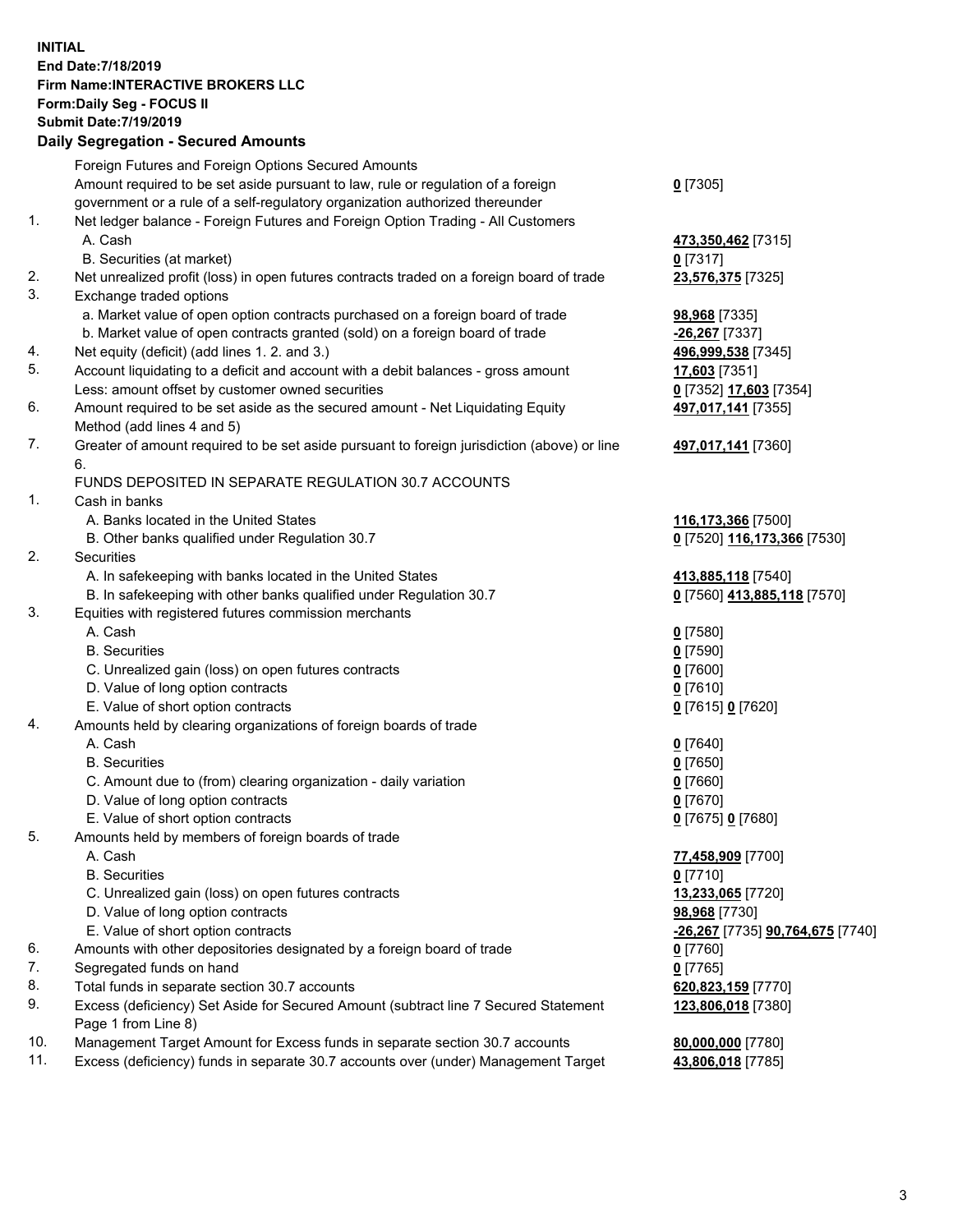**INITIAL End Date:7/18/2019 Firm Name:INTERACTIVE BROKERS LLC Form:Daily Seg - FOCUS II Submit Date:7/19/2019 Daily Segregation - Segregation Statement** SEGREGATION REQUIREMENTS(Section 4d(2) of the CEAct) 1. Net ledger balance A. Cash **4,005,893,978** [7010] B. Securities (at market) **0** [7020] 2. Net unrealized profit (loss) in open futures contracts traded on a contract market **-20,836,298** [7030] 3. Exchange traded options A. Add market value of open option contracts purchased on a contract market **203,778,177** [7032] B. Deduct market value of open option contracts granted (sold) on a contract market **-233,790,299** [7033] 4. Net equity (deficit) (add lines 1, 2 and 3) **3,955,045,558** [7040] 5. Accounts liquidating to a deficit and accounts with debit balances - gross amount **1,260,416** [7045] Less: amount offset by customer securities **0** [7047] **1,260,416** [7050] 6. Amount required to be segregated (add lines 4 and 5) **3,956,305,974** [7060] FUNDS IN SEGREGATED ACCOUNTS 7. Deposited in segregated funds bank accounts A. Cash **866,403,374** [7070] B. Securities representing investments of customers' funds (at market) **2,046,864,525** [7080] C. Securities held for particular customers or option customers in lieu of cash (at market) **0** [7090] 8. Margins on deposit with derivatives clearing organizations of contract markets A. Cash **4,275,983** [7100] B. Securities representing investments of customers' funds (at market) **1,294,002,666** [7110] C. Securities held for particular customers or option customers in lieu of cash (at market) **0** [7120] 9. Net settlement from (to) derivatives clearing organizations of contract markets **-9,616,415** [7130] 10. Exchange traded options A. Value of open long option contracts **205,061,502** [7132] B. Value of open short option contracts **-235,118,831** [7133] 11. Net equities with other FCMs A. Net liquidating equity **0** [7140] B. Securities representing investments of customers' funds (at market) **0** [7160] C. Securities held for particular customers or option customers in lieu of cash (at market) **0** [7170] 12. Segregated funds on hand **0** [7150] 13. Total amount in segregation (add lines 7 through 12) **4,171,872,804** [7180] 14. Excess (deficiency) funds in segregation (subtract line 6 from line 13) **215,566,830** [7190] 15. Management Target Amount for Excess funds in segregation **155,000,000** [7194]

16. Excess (deficiency) funds in segregation over (under) Management Target Amount Excess

**60,566,830** [7198]